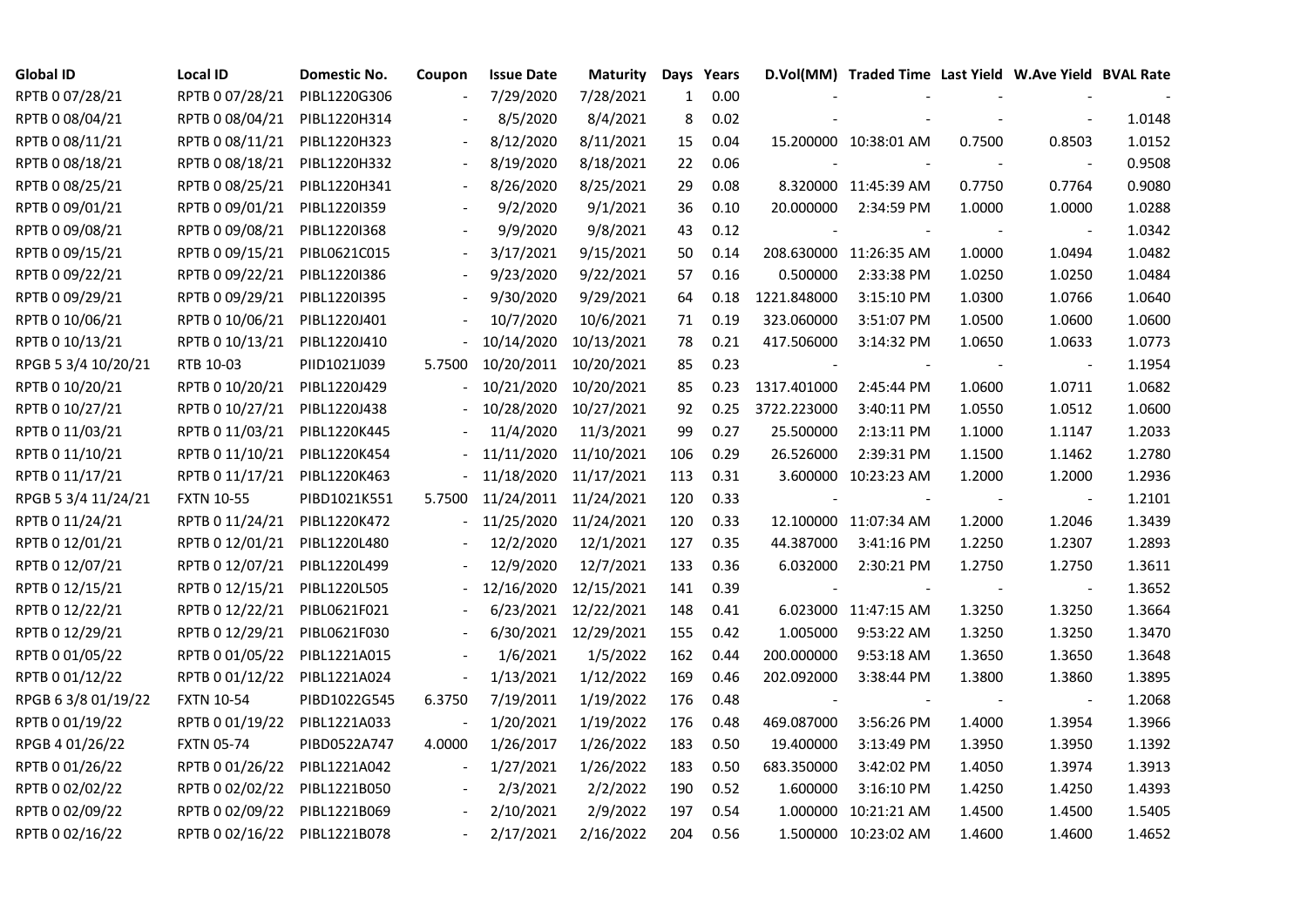| <b>Global ID</b>     | <b>Local ID</b>   | Domestic No. | Coupon                   | <b>Issue Date</b> | <b>Maturity</b> |     | Days Years |                          | D.Vol(MM) Traded Time Last Yield W.Ave Yield BVAL Rate |        |                          |        |
|----------------------|-------------------|--------------|--------------------------|-------------------|-----------------|-----|------------|--------------------------|--------------------------------------------------------|--------|--------------------------|--------|
| RPTB 0 02/23/22      | RPTB 0 02/23/22   | PIBL1221B087 | $\overline{\phantom{a}}$ | 2/24/2021         | 2/23/2022       | 211 | 0.58       |                          |                                                        |        |                          | 1.4406 |
| RPTB 0 03/02/22      | RPTB 0 03/02/22   | PIBL1221C095 |                          | 3/3/2021          | 3/2/2022        | 218 | 0.60       |                          |                                                        |        |                          | 1.4490 |
| RPTB 0 03/09/22      | RPTB 0 03/09/22   | PIBL1221C102 |                          | 3/10/2021         | 3/9/2022        | 225 | 0.62       |                          |                                                        |        |                          | 1.4552 |
| RPGB 15 03/14/22     | <b>FXTN 20-02</b> | PIBD2022C021 | 15.0000                  | 3/14/2002         | 3/14/2022       | 230 | 0.63       |                          |                                                        |        |                          | 1.3524 |
| RPTB 0 03/16/22      | RPTB 0 03/16/22   | PIBL1221C111 | $\blacksquare$           | 3/17/2021         | 3/16/2022       | 232 | 0.64       |                          |                                                        |        |                          | 1.4616 |
| RPTB 0 03/23/22      | RPTB 0 03/23/22   | PIBL1221C120 |                          | 3/24/2021         | 3/23/2022       | 239 | 0.65       |                          |                                                        |        |                          | 1.4596 |
| RPTB 0 03/30/22      | RPTB 0 03/30/22   | PIBL1221C139 |                          | 3/31/2021         | 3/30/2022       | 246 | 0.67       | 0.500000                 | 2:58:18 PM                                             | 1.4350 | 1.4350                   | 1.4592 |
| RPTB 0 04/06/22      | RPTB 0 04/06/22   | PIBL1221D147 |                          | 4/7/2021          | 4/6/2022        | 253 | 0.69       |                          | 0.200000 11:45:25 AM                                   | 1.5250 | 1.5250                   | 1.4650 |
| RPTB 0 04/13/22      | RPTB 0 04/13/22   | PIBL1221D156 |                          | 4/14/2021         | 4/13/2022       | 260 | 0.71       |                          |                                                        |        |                          | 1.4608 |
| RPTB 0 04/20/22      | RPTB 0 04/20/22   | PIBL1221D165 |                          | 4/21/2021         | 4/20/2022       | 267 | 0.73       |                          |                                                        |        |                          | 1.4850 |
| RPTB 0 04/27/22      | RPTB 0 04/27/22   | PIBL1221D174 | $\overline{\phantom{a}}$ | 4/28/2021         | 4/27/2022       | 274 | 0.75       |                          |                                                        |        | $\blacksquare$           | 1.4750 |
| RPTB 0 05/04/22      | RPTB 0 05/04/22   | PIBL1221E182 |                          | 5/5/2021          | 5/4/2022        | 281 | 0.77       |                          | 4.280000 10:55:16 AM                                   | 1.5000 | 1.4923                   | 1.5094 |
| RPTB 0 05/11/22      | RPTB 0 05/11/22   | PIBL1221E191 |                          | 5/12/2021         | 5/11/2022       | 288 | 0.79       |                          |                                                        |        |                          | 1.5600 |
| RPTB 0 05/18/22      | RPTB 0 05/18/22   | PIBL1221E208 |                          | 5/19/2021         | 5/18/2022       | 295 | 0.81       |                          |                                                        |        | $\blacksquare$           | 1.5269 |
| RPTB 0 05/25/22      | RPTB 0 05/25/22   | PIBL1221E217 |                          | 5/26/2021         | 5/25/2022       | 302 | 0.83       |                          |                                                        |        | $\overline{\phantom{a}}$ | 1.5410 |
| RPTB 0 06/01/22      | RPTB 0 06/01/22   | PIBL1221F225 |                          | 6/2/2021          | 6/1/2022        | 309 | 0.85       | 6.000000                 | 2:13:10 PM                                             | 1.5250 | 1.5325                   | 1.5500 |
| RPTB 0 06/08/22      | RPTB 0 06/08/22   | PIBL1221F234 |                          | 6/9/2021          | 6/8/2022        | 316 | 0.87       | 43.702000                | 3:19:51 PM                                             | 1.5600 | 1.5599                   | 1.5600 |
| RPTB 0 06/15/22      | RPTB 0 06/15/22   | PIBL1221F243 | $\overline{\phantom{a}}$ | 6/16/2021         | 6/15/2022       | 323 | 0.88       | 200.000000               | 2:06:22 PM                                             | 1.5600 | 1.5600                   | 1.5600 |
| RPTB 0 06/22/22      | RPTB 0 06/22/22   | PIBL1221F252 | $\overline{\phantom{a}}$ | 6/23/2021         | 6/22/2022       | 330 | 0.90       | 100.000000               | 3:45:07 PM                                             | 1.5700 | 1.5700                   | 1.5670 |
| RPTB 0 06/29/22      | RPTB 0 06/29/22   | PIBL1221F261 | $\blacksquare$           | 6/30/2021         | 6/29/2022       | 337 | 0.92       | 0.800000                 | 3:06:44 PM                                             | 1.5250 | 1.5250                   | 1.5806 |
| RPGB 4 3/4 07/04/22  | <b>FXTN 03-24</b> | PIBD0322G247 | 4.7500                   | 7/4/2019          | 7/4/2022        | 342 | 0.94       | 122.000000               | 2:52:13 PM                                             | 1.5100 | 1.5100                   | 1.5011 |
| RPTB 0 07/06/22      | RPTB 0 07/06/22   | PIBL1221G279 |                          | 7/7/2021          | 7/6/2022        | 344 | 0.94       | $\overline{\phantom{a}}$ |                                                        |        | $\blacksquare$           | 1.5750 |
| RPTB 0 07/13/22      | RPTB 0 07/13/22   | PIBL1221G288 | $\overline{\phantom{a}}$ | 7/14/2021         | 7/13/2022       | 351 | 0.96       | 55.000000                | 2:24:40 PM                                             | 1.5900 | 1.5900                   | 1.5931 |
| RPTB 0 07/20/22      | RPTB 0 07/20/22   | PIBL1221G297 | $\overline{\phantom{a}}$ | 7/21/2021         | 7/20/2022       | 358 | 0.98       | 61.743000                | 3:58:02 PM                                             | 1.6250 | 1.6062                   | 1.6109 |
| RPTB 0 07/27/22      | RPTB 0 07/27/22   | PIBL1221G304 | $\blacksquare$           | 7/28/2021         | 7/27/2022       | 365 | 1.00       | 2562.284000              | 3:44:22 PM                                             | 1.6225 | 1.6260                   | 1.6405 |
| RPGB 4 7/8 08/02/22  | <b>FXTN 10-56</b> | PIBD1022H562 | 4.8750                   | 8/2/2012          | 8/2/2022        | 371 | 1.02       | 0.020000                 | 3:22:16 PM                                             | 1.5000 | 1.5000                   | 1.5674 |
| RPGB 4 3/4 09/13/22  | <b>FXTN 10-57</b> | PIBD10221570 | 4.7500                   | 9/13/2012         | 9/13/2022       | 413 | 1.13       |                          |                                                        |        | $\overline{\phantom{a}}$ | 1.6186 |
| RPGB 12 3/4 10/17/22 | <b>FXTN 20-03</b> | PIBD2022J033 | 12.7500                  | 10/17/2002        | 10/17/2022      | 447 | 1.22       |                          |                                                        |        | $\blacksquare$           | 1.6600 |
| RPGB 4 5/8 12/04/22  | RTB 05-11         | PIID0522L114 | 4.6250                   | 12/4/2017         | 12/4/2022       | 495 | 1.36       | 156.800000               | 2:31:49 PM                                             | 1.6750 | 1.7230                   | 1.7178 |
| RPGB 4 12/06/22      | <b>FXTN 10-58</b> | PIBD1022L585 | 4.0000                   | 12/6/2012         | 12/6/2022       | 497 | 1.36       |                          |                                                        |        |                          | 1.6821 |
| RPGB 4 3/8 02/11/23  | RTB 03-10         | PIID0323B101 | 4.3750                   | 2/11/2020         | 2/11/2023       | 564 | 1.54       | 63.000000                | 2:58:23 PM                                             | 1.7800 | 1.7797                   | 1.7901 |
| RPGB 13 02/20/23     | <b>FXTN 20-04</b> | PIBD2023B048 | 13.0000                  | 2/20/2003         | 2/20/2023       | 573 | 1.57       |                          |                                                        |        |                          | 1.8135 |
| RPGB 5 1/2 03/08/23  | <b>FXTN 05-75</b> | PIBD0523C752 | 5.5000                   | 3/8/2018          | 3/8/2023        | 589 | 1.61       |                          | 57.000000 10:01:07 AM                                  | 1.7500 | 1.7500                   | 1.7335 |
| RPGB 3 1/2 04/21/23  | <b>FXTN 07-58</b> | PIBD0723D588 | 3.5000                   | 4/21/2016         | 4/21/2023       | 633 | 1.73       |                          | 13.000000 11:40:23 AM                                  | 1.9650 | 1.9650                   | 1.8876 |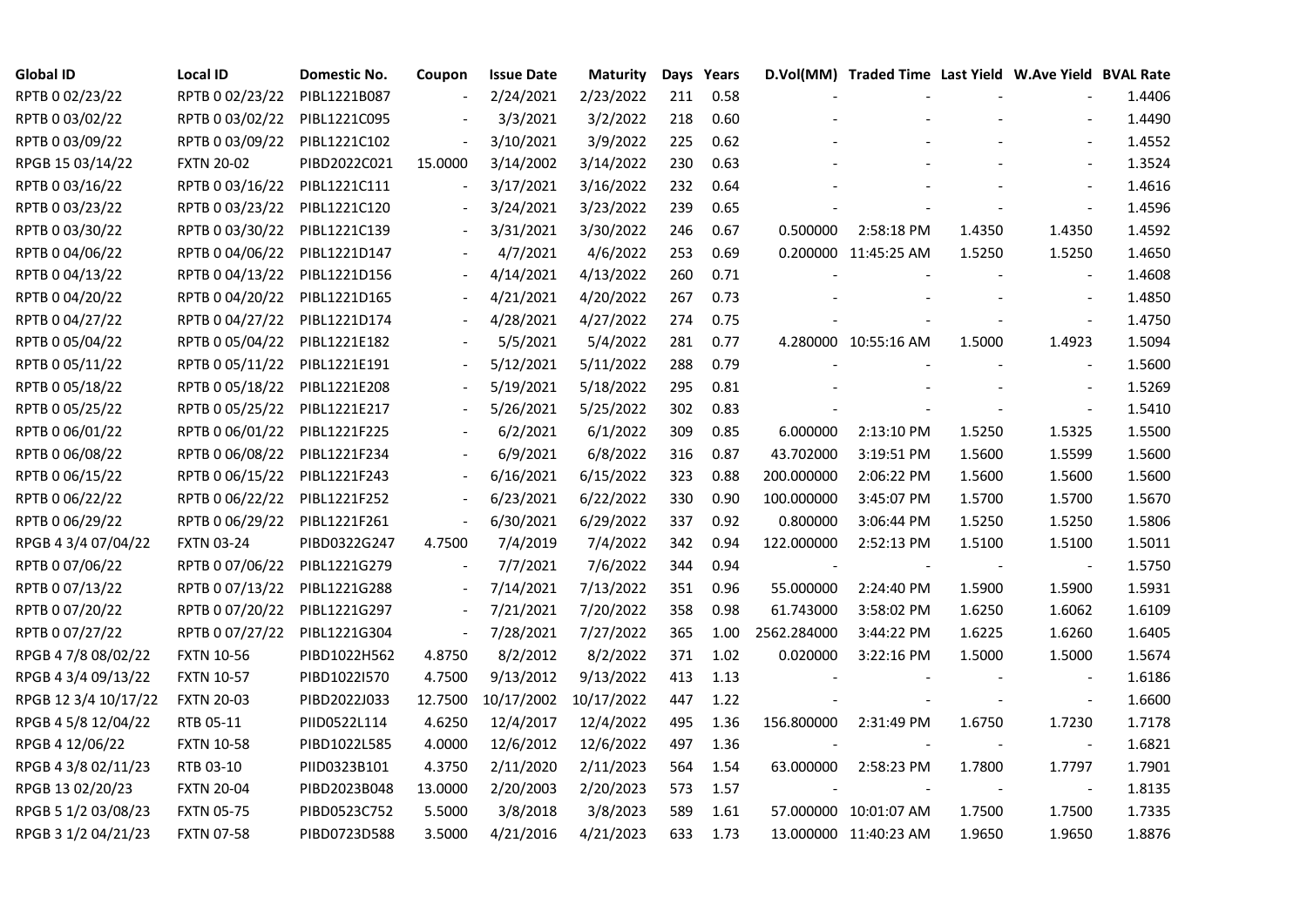| <b>Global ID</b>     | <b>Local ID</b>   | Domestic No. | Coupon  | <b>Issue Date</b> | <b>Maturity</b>  |     | Days Years |                         | D.Vol(MM) Traded Time Last Yield W.Ave Yield BVAL Rate |        |                          |        |
|----------------------|-------------------|--------------|---------|-------------------|------------------|-----|------------|-------------------------|--------------------------------------------------------|--------|--------------------------|--------|
| RPGB 11 7/8 05/29/23 | <b>FXTN 20-05</b> | PIBD2023E054 | 11.8750 | 5/29/2003         | 5/29/2023        | 671 | 1.84       |                         |                                                        |        |                          | 1.9332 |
| RPGB 3 1/4 08/15/23  | RTB 10-04         | PIID1023H046 | 3.2500  | 8/15/2013         | 8/15/2023        | 749 | 2.05       | 7.915000                | 3:07:44 PM                                             | 2.1500 | 2.1121                   | 2.0415 |
| RPGB 2 3/8 09/10/23  | <b>FXTN 03-25</b> | PIBD0323I252 | 2.3750  | 9/10/2020         | 9/10/2023        | 775 | 2.12       |                         | 3.000000 11:06:52 AM                                   | 2.0100 | 2.0100                   | 2.0723 |
| RPGB 11 3/8 10/23/23 | <b>FXTN 20-06</b> | PIBD2023J068 | 11.3750 | 10/23/2003        | 10/23/2023       | 818 | 2.24       |                         |                                                        |        | $\overline{\phantom{a}}$ | 2.0739 |
| RPGB 2 3/8 03/09/24  | RTB 03-11         | PIID0324C115 | 2.3750  | 3/9/2021          | 3/9/2024         | 956 | 2.62       | 1744.300000             | 3:41:42 PM                                             | 2.3200 | 2.3204                   | 2.3217 |
| RPGB 6 1/4 03/12/24  | RTB 05-12         | PIID0524C129 | 6.2500  | 3/12/2019         | 3/12/2024        | 959 | 2.63       | 1.000000                | 2:34:28 PM                                             | 2.3350 | 2.3350                   | 2.3196 |
| RPGB 4 1/2 04/20/24  | <b>FXTN 07-59</b> | PIBD0724D595 | 4.5000  | 4/20/2017         | 4/20/2024        | 998 | 2.73       |                         |                                                        |        | $\blacksquare$           | 2.2683 |
| RPGB 12 3/8 06/03/24 | <b>FXTN 20-07</b> | PIBD2024F075 | 12.3750 | 6/3/2004          | 6/3/2024 1,042   |     | 2.85       |                         |                                                        |        | $\blacksquare$           | 2.3110 |
| RPGB 12 7/8 08/05/24 | <b>FXTN 20-08</b> | PIBD2024H086 | 12.8750 | 8/5/2004          | 8/5/2024 1,105   |     | 3.03       |                         |                                                        |        |                          | 2.3724 |
| RPGB 4 1/8 08/20/24  | <b>FXTN 10-59</b> | PIBD1024H595 | 4.1250  | 8/20/2014         | 8/20/2024 1,120  |     | 3.07       |                         |                                                        |        | $\blacksquare$           | 2.5421 |
| RPGB 4 1/4 10/17/24  | <b>FXTN 05-76</b> | PIBD0524J762 | 4.2500  | 10/17/2019        | 10/17/2024 1,178 |     | 3.23       | 0.020000                | 3:24:51 PM                                             | 2.3600 | 2.3600                   | 2.3699 |
| RPGB 13 3/4 11/11/24 | <b>FXTN 20-09</b> | PIBD2024K091 | 13.7500 | 11/11/2004        | 11/11/2024 1,203 |     | 3.29       |                         |                                                        |        | $\blacksquare$           | 2.4603 |
| RPGB 5 3/4 04/12/25  | <b>FXTN 07-61</b> | PIBD0725D618 | 5.7500  | 4/12/2018         | 4/12/2025 1,355  |     | 3.71       |                         |                                                        |        | $\overline{\phantom{a}}$ | 2.6250 |
| RPGB 12 1/8 04/14/25 | <b>FXTN 20-10</b> | PIBD2025D103 | 12.1250 | 4/14/2005         | 4/14/2025 1,357  |     | 3.72       |                         |                                                        |        | $\blacksquare$           | 2.5984 |
| RPGB 2 5/8 08/12/25  | RTB 05-13         | PIID0525H130 | 2.6250  | 8/12/2020         | 8/12/2025 1,477  |     | 4.04       | 579.252000              | 3:28:32 PM                                             | 2.5785 | 2.5777                   | 2.5763 |
| RPGB 3 5/8 09/09/25  | <b>FXTN 10-60</b> | PIBD10251608 | 3.6250  | 9/9/2015          | 9/9/2025 1,505   |     | 4.12       | 50.020000               | 3:56:17 PM                                             | 2.5900 | 2.5965                   | 2.6023 |
| RPGB 12 1/8 10/20/25 | <b>FXTN 20-11</b> | PIBD2025J116 | 12.1250 | 10/20/2005        | 10/20/2025 1,546 |     | 4.23       |                         |                                                        |        | $\overline{\phantom{a}}$ | 2.7632 |
| RPGB 18 1/4 11/29/25 | <b>FXTN 25-01</b> | PIBD2525K015 | 18.2500 | 11/29/2000        | 11/29/2025 1,586 |     | 4.34       |                         |                                                        |        | $\blacksquare$           | 2.7969 |
| RPGB 10 1/4 01/19/26 | <b>FXTN 20-12</b> | PIBD2026A122 | 10.2500 | 1/19/2006         | 1/19/2026 1,637  |     | 4.48       |                         |                                                        |        | $\blacksquare$           | 2.8399 |
| RPGB 6 1/4 02/14/26  | <b>FXTN 07-62</b> | PIBD0726B627 | 6.2500  | 2/14/2019         | 2/14/2026 1,663  |     | 4.55       | 0.010000                | 3:54:39 PM                                             | 2.7700 | 2.7700                   | 2.7440 |
| RPGB 3 3/8 04/08/26  | <b>FXTN 05-77</b> | PIBD0526D772 | 3.3750  | 4/8/2021          | 4/8/2026 1,716   |     | 4.70       | 1296.000000             | 3:56:23 PM                                             | 2.7950 | 2.7970                   | 2.7960 |
| RPGB 3 1/2 09/20/26  | RTB 10-05         | PIID1026I057 | 3.5000  | 9/20/2016         | 9/20/2026 1,881  |     | 5.15       | 0.150000                | 9:48:31 AM                                             | 3.2800 | 3.2800                   | 3.2621 |
| RPGB 6 1/4 10/20/26  | RTB 15-01         | PIID1526J019 | 6.2500  | 10/20/2011        | 10/20/2026 1,911 |     | 5.23       | 25.000000               | 2:40:05 PM                                             | 3.2000 | 3.2000                   | 3.0754 |
| RPGB 8 12/07/26      | <b>FXTN 20-13</b> | PIBD2026L139 | 8.0000  | 12/7/2006         | 12/7/2026 1,959  |     | 5.36       |                         |                                                        |        |                          | 3.0986 |
| RPGB 5 3/8 03/01/27  | RTB 15-02         | PIID1527C023 | 5.3750  | 3/1/2012          | 3/1/2027 2,043   |     | 5.59       |                         |                                                        |        | $\overline{\phantom{a}}$ | 3.1599 |
| RPGB 4 3/4 05/04/27  | <b>FXTN 10-61</b> | PIBD1027E617 | 4.7500  | 5/4/2017          | 5/4/2027 2,107   |     | 5.77       |                         | 50.000000 11:29:40 AM                                  | 3.2000 | 3.2000                   | 3.1927 |
| RPGB 8 5/8 09/06/27  | <b>FXTN 20-14</b> | PIBD2027I140 | 8.6250  | 9/6/2007          | 9/6/2027 2,232   |     | 6.11       |                         |                                                        |        | $\blacksquare$           | 3.2938 |
| RPGB 6 1/4 03/22/28  | <b>FXTN 10-63</b> | PIBD1028C635 | 6.2500  | 3/22/2018         | 3/22/2028 2,430  |     | 6.65       | 1000.000000 10:02:15 AM |                                                        | 3.5950 | 3.5950                   | 3.5626 |
| RPGB 3 5/8 04/22/28  | <b>FXTN 07-64</b> | PIBD0728D649 | 3.6250  | 4/22/2021         | 4/22/2028 2,461  |     | 6.74       | 170.000000              | 3:11:04 PM                                             | 3.6400 | 3.6312                   | 3.6325 |
| RPGB 9 1/2 12/04/28  | <b>FXTN 20-15</b> | PIBD2028L151 | 9.5000  | 12/4/2008         | 12/4/2028 2,687  |     | 7.36       |                         |                                                        |        |                          | 3.5425 |
| RPGB 67/8 01/10/29   | <b>FXTN 10-64</b> | PIBD1029A644 | 6.8750  | 1/10/2019         | 1/10/2029 2,724  |     | 7.46       |                         |                                                        |        | $\overline{\phantom{a}}$ | 3.5714 |
| RPGB 8 3/4 05/27/30  | <b>FXTN 20-16</b> | PIBD2030E166 | 8.7500  | 5/27/2010         | 5/27/2030 3,226  |     | 8.83       |                         |                                                        |        | $\blacksquare$           | 3.7535 |
| RPGB 2 7/8 07/09/30  | <b>FXTN 10-65</b> | PIBD1030G655 | 2.8750  | 7/9/2020          | 7/9/2030 3,269   |     | 8.95       | 275.000000              | 9:38:58 AM                                             | 3.6600 | 3.6600                   | 3.6929 |
| RPGB 12 1/2 07/28/30 | <b>FXTN 25-02</b> | PIBD2530G029 | 12.5000 | 7/28/2005         | 7/28/2030 3,288  |     | 9.00       |                         |                                                        |        | $\sim$                   | 3.7750 |